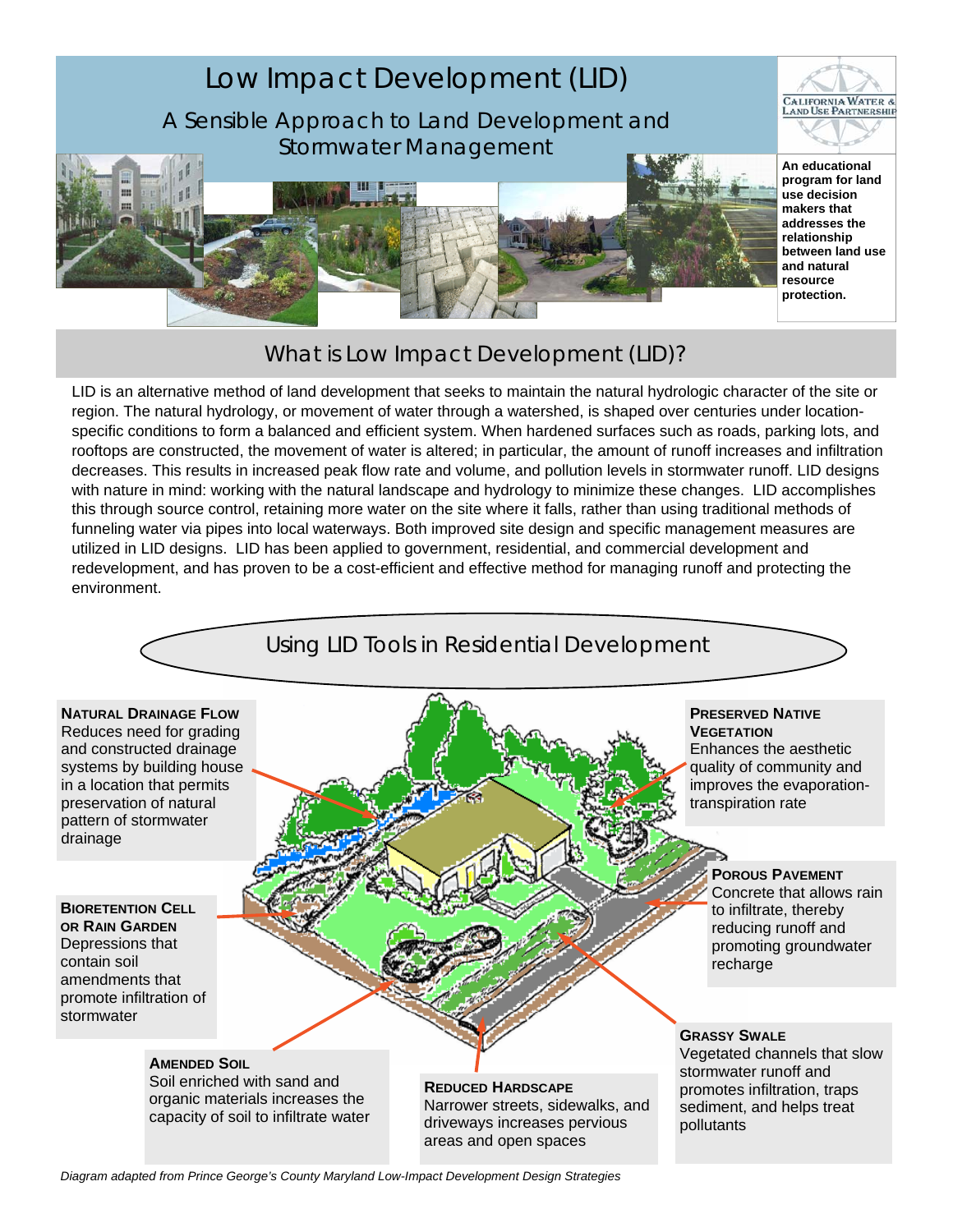# Traditional vs. LID Stormwater Management

Historically, in the U.S., the motto for stormwater management has been **"conveyance**:**"** move water away from the site where it falls as quickly and efficiently as possible. Traditional management tools include street gutters and curbs, pipes, and canals to remove water from the developed areas. To receive this increased volume, creeks and rivers are re-shaped and lined with concrete. Detention ponds, some with water quality filtration devices, regulate discharge to reduce peak flow impacts on receiving waters. For the most part, these practices reduce flood impacts, but do not completely address water quality, and aquatic and riparian habitat degradation issues.

In contrast with the traditional approaches, the guiding principle of low impact development approaches is not conveyance; it is **"source control and infiltration"**. LID techniques seek to maximize the area available for infiltration so that runoff volume and pollutant concentrations are reduced. This is achieved through a variety of site design and engineered infiltration techniques. Site design techniques include locating open spaces in low-lying areas to serve as a detention/retention basin and avoid development on permeable soils to promote infiltration and groundwater recharge. Engineered techniques include the use of grassy swales, bioretention cells, and porous pavement.

### **Water Quality**

- Contributes to groundwater recharge through infiltration
- Improves surface water quality
- Protects stream and lake quality from large volumes of polluted runoff

### **Meets Clean Water Act Requirements**

- Source control reduces the pollutant level and volume of runoff entering a water body, complying with National Pollutant Discharge Elimination System (NPDES) and anti-degradation policy;
- This also aids in complying with 401 certification requirements

## **Flood Control**

- Reduces frequency & severity of floods
- Reduces peak flow volume & velocity

#### **Habitat Protection**

- Preserves stream & riparian habitats
- Preserves regional trees & vegetation
- Reduces eroded sediment loading into streams & lakes **Community Value**
- Increases aesthetics and recreational opportunities in protected riparian habitats
- Increases land value by having a cleaner environment
- Increases public/private collaborative partnerships www.main.nc.us/riverlink/content/12chap/chap12.htm

## LID Benefits **LID Challenges**

#### **Lack of Information**

Many municipal planners, consultants and the general public are unfamiliar with the benefits of LID practices and how to utilize them in different environments.

## **Inflexible Regulations/Ordinances**

- Existing rules often lack the flexibility to implement LID solutions
- **Maintenance**
- Some LID tools require maintenance by homeowners and local public works departments to function properly **Presence of Contaminants**
- Use of filtration practices can threaten groundwater quality if high levels of soil contaminants are present.



Stormdrain leading to

bioretention cellRoof runoff drains to grassy swale

## Economic Issues

#### The **economic benefits** of LID include:

- Reduced costs of stormwater infrastructure, including curbs and gutters
- Reduced stormwater utility fees
- Increased land value
- Decreased spending on current and future environmental conservation programs

Specific cost savings vary on a case by case basis. There can be **additional costs**:

- Higher installation costs for certain soil types and gradients
- Increased landscape maintenance costs

| Issue                         | <b>Savings</b>                    |
|-------------------------------|-----------------------------------|
| <b>Higher Lot Value</b>       | \$3000 more per lot               |
| Lower Cost Per Lot            | \$4800 less cost per lot          |
| <b>Enhanced Marketability</b> | 80% of lots sold in first year    |
| <b>Added Amenities</b>        | 23.5 acres of green-space/parks   |
| Recognition                   | National, state, and professional |
| <b>Total Economic Benefit</b> | Over \$2,200,000 added to profit  |

The above table, from **Gap Creek residential subdivision,**  Sherwood, AR, illustrates the financial benefits of using LID methods. *Tyne & Associates, North Little Rock, AR*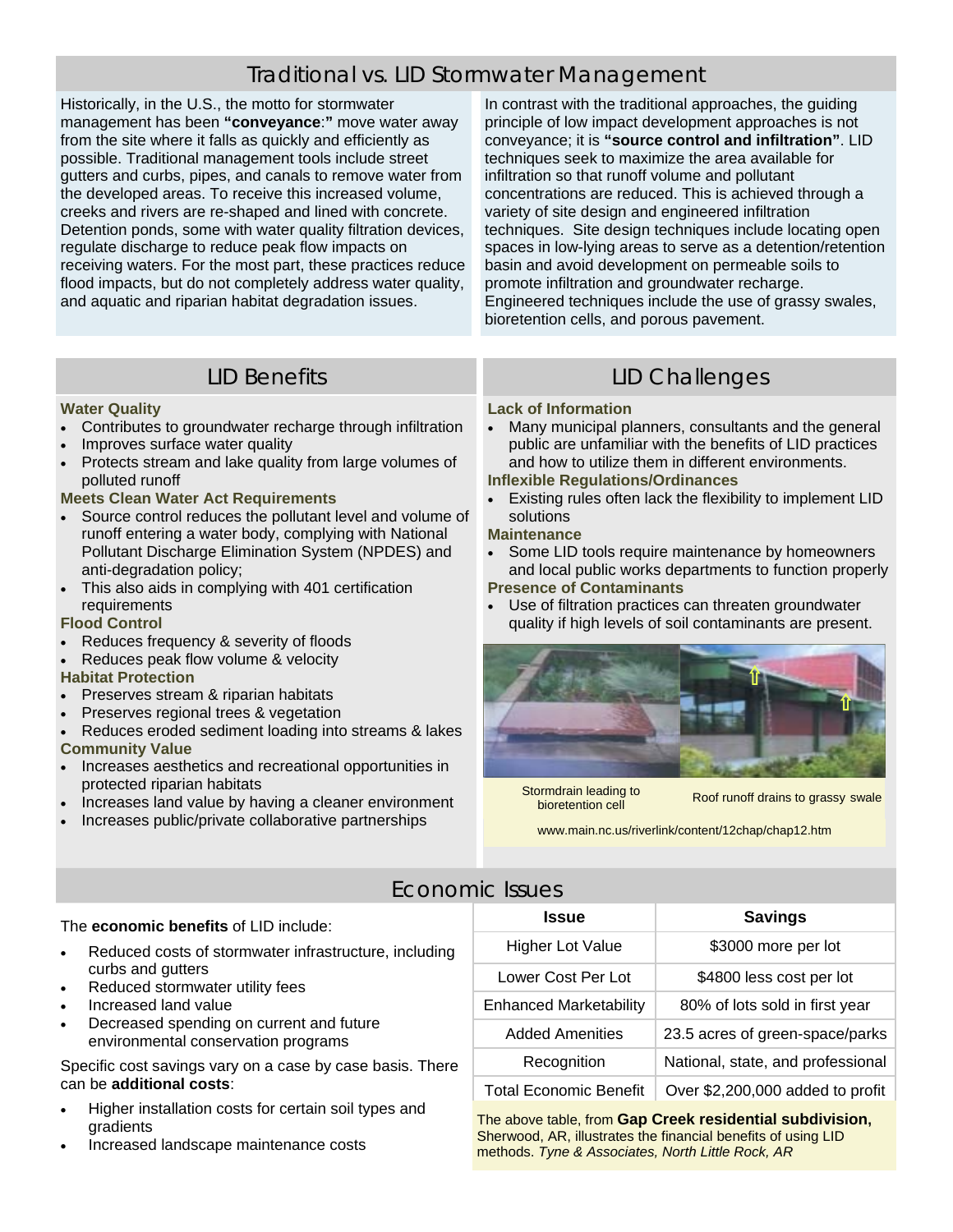# Addressing LID Implementation Challenges

#### **Solutions**

#### **Clay Soils/Limited Space**

The combination of clay soils and small lot sizes can work well together. As clays are naturally less pervious, less engineering and land is required to achieve predevelopment infiltration rates. Use integrated stormwater management techniques, a combination of traditional and LID approaches. Significant stormwater runoff reduction can still be achieved.

#### **Local Codes Aren't LID-friendly**

Revise local codes & ordinances to support use of LID techniques. Check out the Center for Watershed Protection's website for suggested guidelines (www.cwp.org/COW\_worksheet.htm).

#### **Don't know what would work and where**

Educate planning & public works staff. Numerous references are available on the use of LID in a variety of settings (see Online References).

#### **Some communities that have found solutions**

**Hercules** has modified stormwater management guidelines that fit LID principles, city codes that allow administrative approval for LID projects, and limited street lengths.

**Contra Costa** incorporated LID measures into their Standard Urban Stormwater Management Plan (SUSMP) for new development (http://www.cccleanwater.org/ construction/nd.php). **Sacramento**, likewise, is publishing their own design manual in Fall, 2006 that includes LID measures.

**San Diego** has new parking standards for intensive commercial zones that include smaller parking spaces and driveways, plus new guidelines requiring reduced imperviousness for parking spaces.

**Santa Monica** encourages LID by requiring that all new developments and substantial remodels submit an "Urban Runoff Mitigation Plan", and reduce projected runoff for the site by 20%. The city recommends LID technologies.

## LID as a Re-design Strategy

**Retrofit a Parking Lot to increase permeability**. Over sixty-five percent of impervious areas are associated with "habitat for cars". Using porous pavement in parking lots is a simple way to increase infiltration and reduce runoff. When the US Navy Yard in Washington, D.C. needed to repave its parking lot, they used porous pavers. They also added bioretention cells to the landscaped areas and disconnected downspouts. The re-design did not alter the amount of parking spots, but reduced peak runoff and pollution, thus protecting and helping to restore the Anacostia and Potomac Rivers and the Chesapeake Bay. Porous pavement covers about 1/3 of each



parking space in the D.C. Navy Yard parking



**Alter street design to increase infiltration**. In a landmark project in Seattle, the Street Edge Alternative or SEA project involved building vegetated swales, bioretention cells, and narrower streets without curbs to promote an effective drainage and filtration system. The system reduced peak runoff for the 2 year flood event by 98%, and is capable of conveying the 25 year flood event. The local watershed provides spawning habitat for endangered salmon. The project was so successful that similar ones are being planned throughout the city.

LID street design: vegetated swales, no curbs, and narrower streets promote infiltration of stormwater.

**Replace lawns with rain gardens**. Rain gardens are small bioretention cells landscaped with plants, trees, and grasses. They are a particularly good way for individual homeowners to enhance their landscaping while protecting water quality. By planting easy-care native wildflowers, hardy perennials and grasses, attractive gardens can be constructed that have the added environmental benefits. More information on rain gardens is available at: http:// www.healthylandscapes.org/raingarden.htm. Information on plants compatible for use in a California rain garden is posted at: http://www.bbg.org/gar2/topics/design/2004sp\_raingardens.html. Rain garden in a small backyard that



collects runoff from roof and patio.